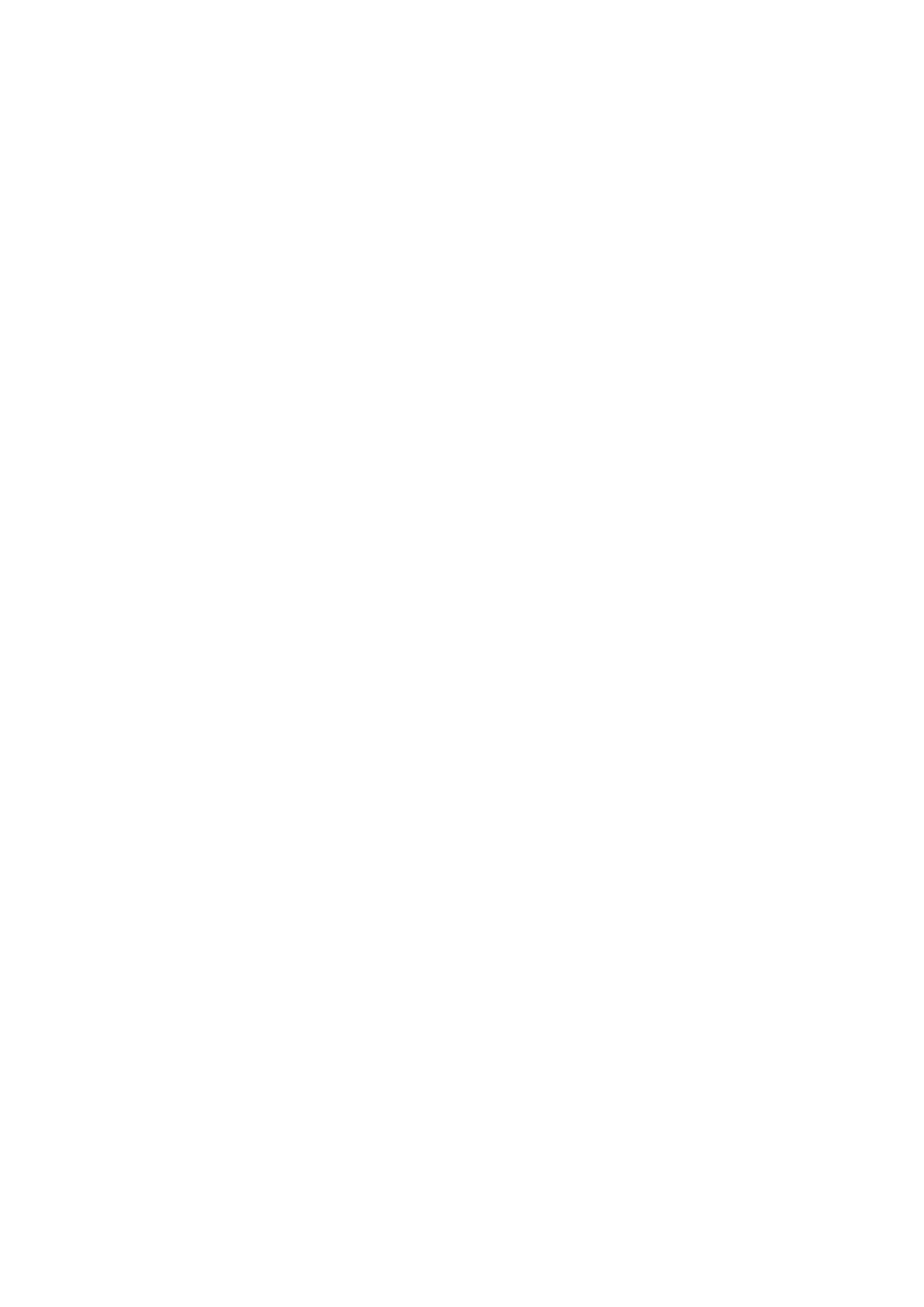### **Order of Business**

|  | 11.8 Baypark, Blake Park, Tauranga Domain - Masterplans and Indicative Actions 4 |  |
|--|----------------------------------------------------------------------------------|--|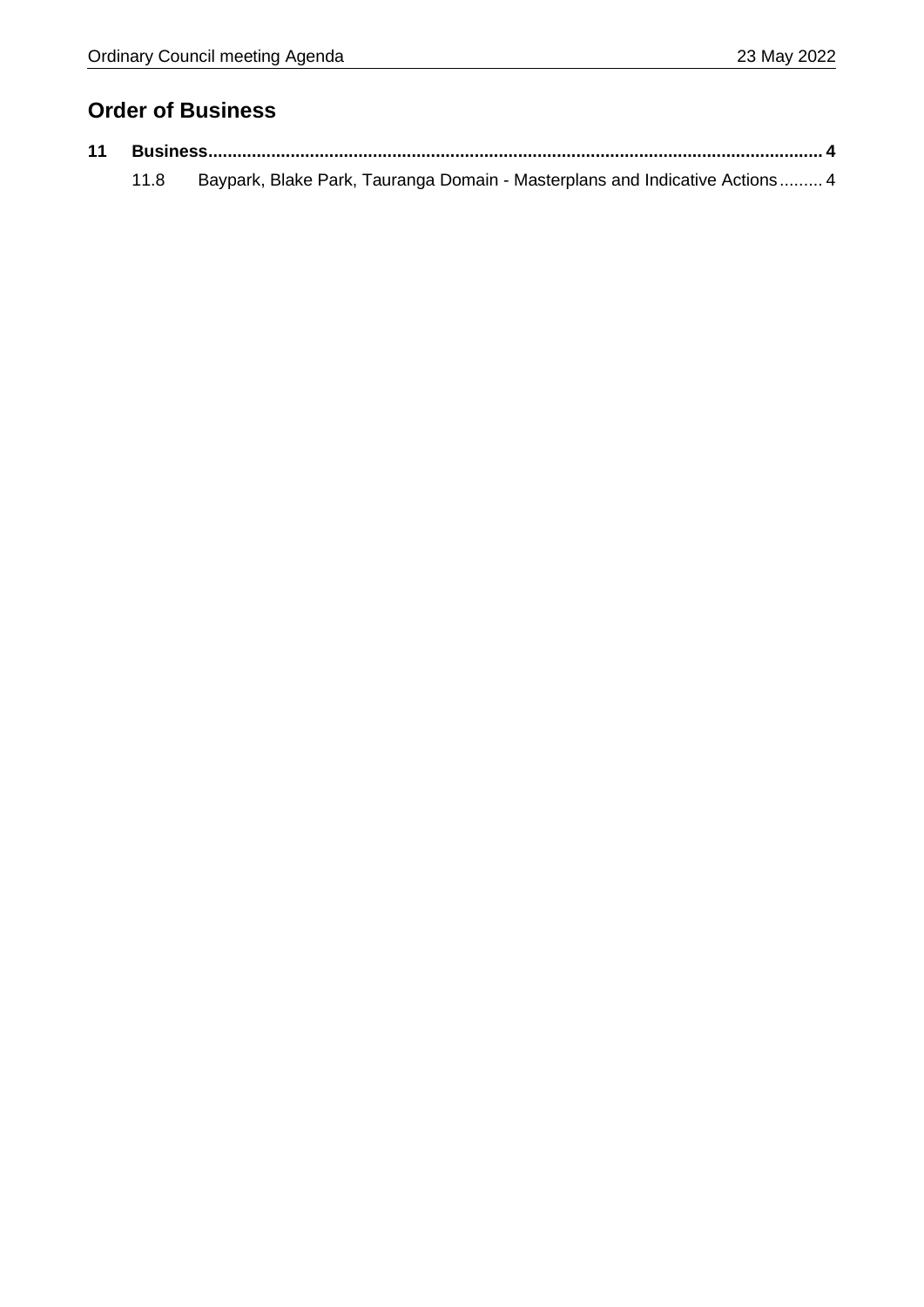#### <span id="page-3-0"></span>**11 BUSINESS**

<span id="page-3-1"></span>

| 11.8                | Baypark, Blake Park, Tauranga Domain - Masterplans and Indicative Actions |
|---------------------|---------------------------------------------------------------------------|
| <b>File Number:</b> | A13499226                                                                 |
| <b>Author:</b>      | Ross Hudson, Team Leader: Planning                                        |
| <b>Authoriser:</b>  | <b>Barbara Dempsey, Acting General Manager: Community Services</b>        |

#### **PURPOSE OF THE REPORT**

1. To seek agreement in principle on preferred options for major facility relocations at Baypark, Blake Park and Tauranga Domain, subject to consultation with affected and interested parties and the development of masterplans to guide development of each reserve.

#### **RECOMMENDATIONS**

That the Council:

(a) Undertakes masterplans for Baypark, Blake Park, and the Tauranga and Wharepai Domains, with Bay Venues Limited and other key stakeholders; and

Pending finalisation of those masterplans;

- (b) Identifies Baypark as the preferred location for a new Tauranga netball facility, consults and works with the Netball Association towards that objective;
- (c) Works with Bay Venues Limited to explore options for the relocation of the Tauranga Domain athletics track and in doing so, consults with the Bay of Plenty Speedway Association about co-location and relocation options for a facility, subject to the community stadium development proceeding;
- (d) Works with Tauranga lawn bowls and croquet to explore co-location and relocation options, subject to the community stadium development proceeding; and
- (e) Continues to engage directly with affected parties, including existing users of the reserves, and with mana whenua and wider stakeholders as appropriate.

#### **EXECUTIVE SUMMARY**

- 2. Tauranga's major multi-use active reserves Blake Park, Baypark and Tauranga Domain have developed incrementally over many years without coherent masterplans that account for the growing and changing demands of a modern city.
- 3. Through the development of the feasibility study for a new Community Stadium at the Tauranga Domain and following 'Future State' co-design processes with user groups at Blake Park, it has become evident that  $-$  to maximise the long-term potential of those sites  $$ we would need to work with some of the current users to facilitate co-location or enable their relocation. These potential actions also trigger the need to consider the future of Baypark, which has significant potential for expansion as a home for community sport and recreation.
- 4. Work is now well underway to masterplan our major active reserves, and through those processes, we aim to provide more certainty on the timing and costs of the key actions we need to take to maximise long-term community benefits. However, given some consideration has already been given to long-term options, it is important to signal to current users and stakeholders the knock-on effects of developing a stadium, and optimising the reserve network, including our preferred options.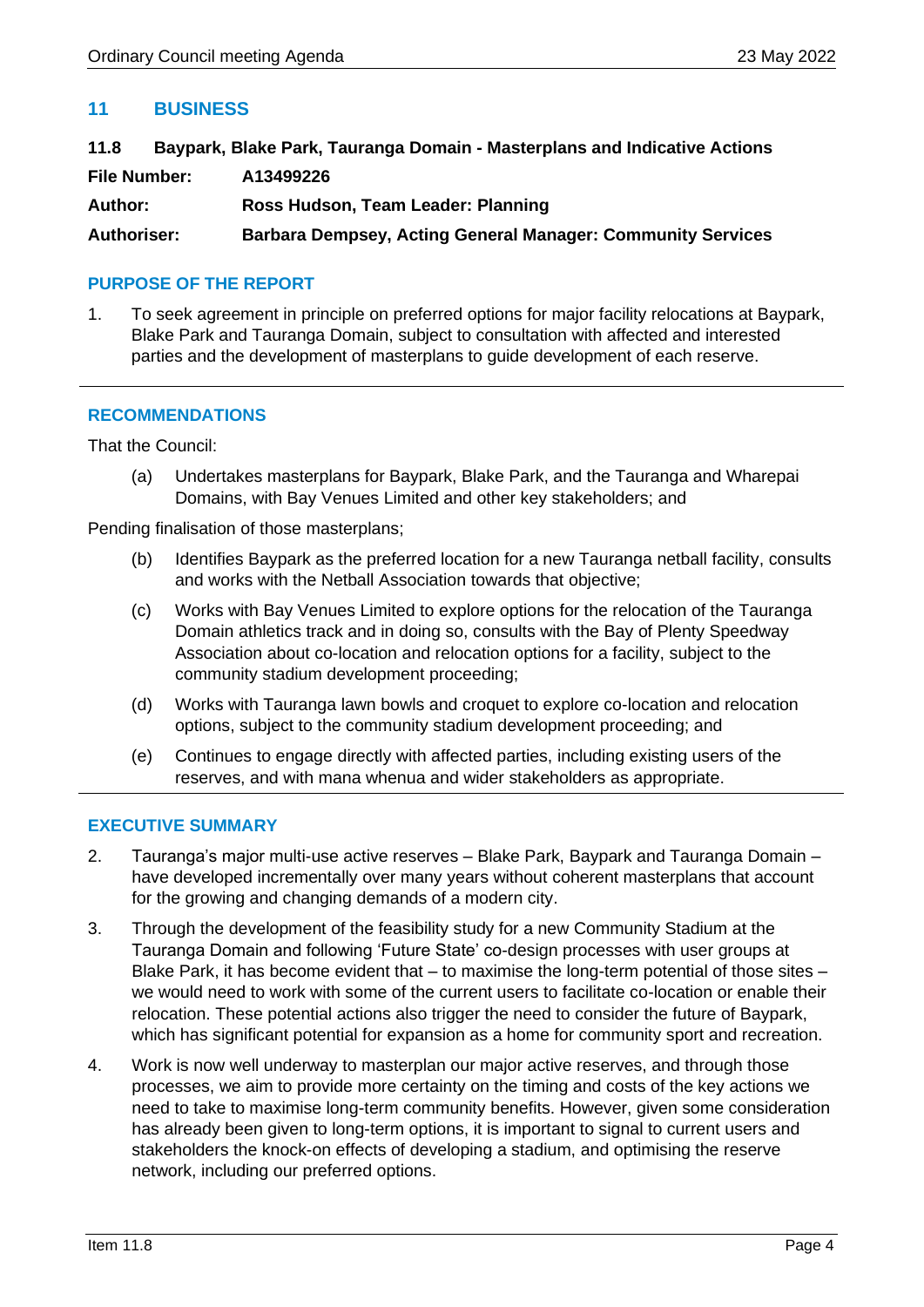#### **BACKGROUND**

#### **Baypark**

- 5. The Baypark Stadium is predominantly a single-use stadium that was vested in Council after its construction, with no plan for its long-term renewal. It is reaching the end of its useful life and has some significant capital renewals due, and overdue. It is currently managed and operated by Bay Venues Limited and runs at a financial loss. The Bay of Plenty Speedway Association has nine years remaining on its current agreement with Bay Venues Limited (and TCC) to use the stadium and, with slowly declining visitation, it is appropriate that we engage with speedway to consider their future, and how uses of that space that could maximise community value through greater participation in sports and recreation.
- 6. This also then obliges us to consider whether speedway might be better located elsewhere in the wider Western Bay area. Bay Venues Limited have made an initial approach to engage Bay of Plenty Speedway Association in dialogue about the potential future of both the Baypark site, and speedway, and propose to work with the club as we explore possible options.
- 7. If speedway were to be relocated away from Baypark, that would free up space for alternative uses and our indicative view is that relocation of the athletics track from Tauranga Domain, and of netball from Blake Park, could be appropriate uses of space at Baypark, alongside a coherent plan to maximise use of the site as a whole, which could also include relocating some events activity from Baypark into Tauranga Domain and the Civic Precinct. Bay Venues Limited are also currently considering other potential uses of the Baypark area and this thinking will be further developed over the coming months.

#### **Blake Park**

- 8. The 'future state' engagement process council undertook in 2021, with user groups at Blake Park, identified two potential concepts for the park. Further analysis since that process indicates that the preferred way forward for the park could include the following actions over the next few years:
	- (a) Completion of the Bay Oval and new indoor cricket net facility
	- (b) Expansion of the Adams High Performance Centre
	- (c) Relocation of netball to Baypark, freeing up space for additional grass field capacity for community sport
	- (d) Potential reconfiguration of some tennis courts to enable additional grass field capacity
	- (e) Demolition of the Mount Sports Hall and relocation of some of the activities there to a new badminton and multi-sport facility at Tatua Reserve
	- (f) Development of a destination skatepark at the junction of Maunganui and Hull Roads
	- (g) Enhancement to the overall amenity of the park to make it a welcoming destination for community recreation, visitors and sports participants.

#### **Tauranga Domain**

- 9. The Feasibility Study for a new community stadium at Tauranga Domain identifies a preferred site for the facility within the reserve. Should the proposed business case indicate that the project should be pursued, that would precipitate the need to relocate the athletics track. There would also be an impact on Tauranga bowls club and croquet, which would likely require re-location as well as having some impact on other reserve users.
- 10. Alongside the business case process, it is proposed that we undertake a masterplan for the site as a whole, which considers options for the current users that would be affected by the community stadium project, that would be further developed with extensive stakeholder input.